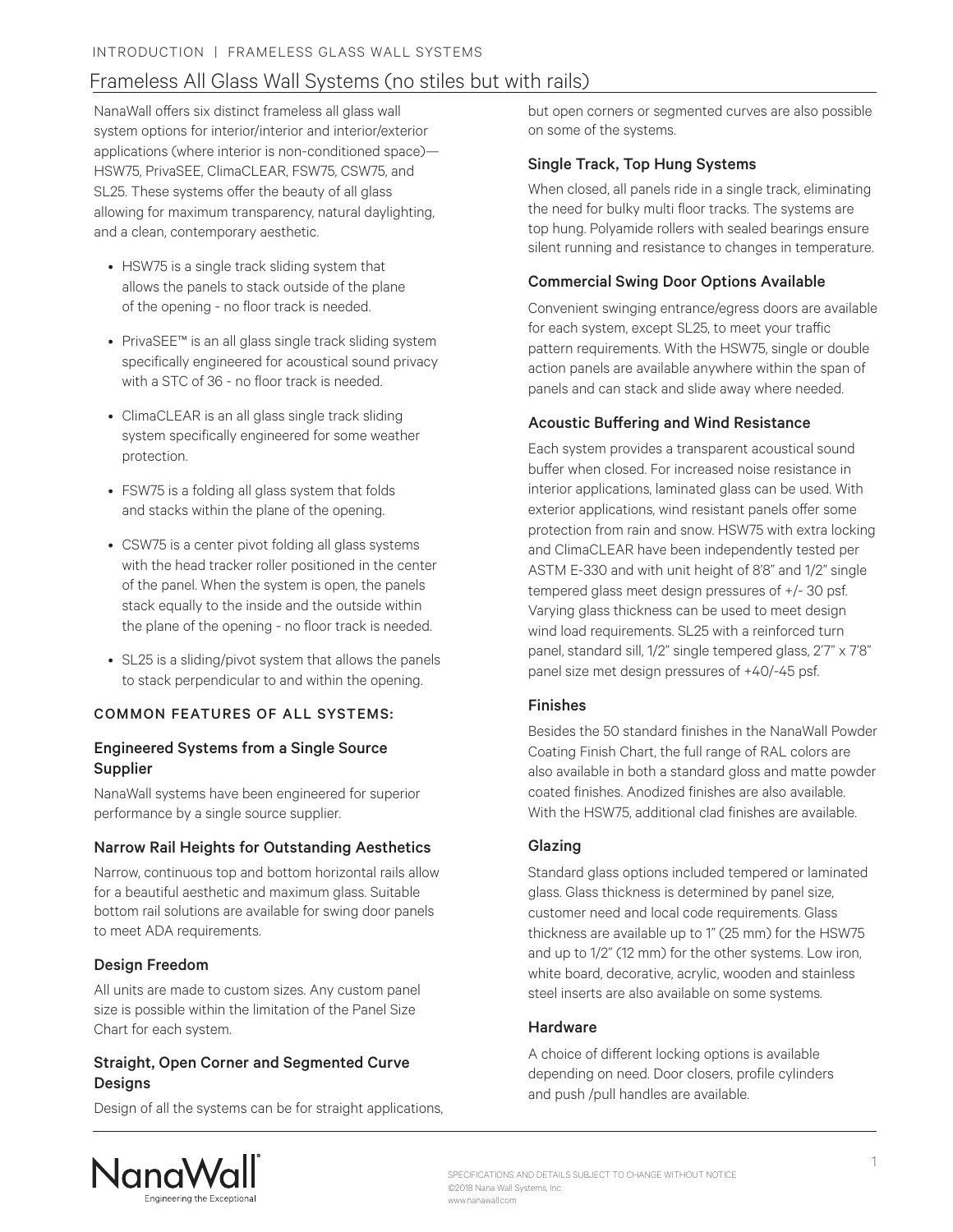# Frameless All Glass Comparison

|                                                        | <b>HSW75</b>                          | PrivaSEE™                    | ClimaCLEAR                   | FSW75                                 | CSW75                                 | <b>SL25</b>                           |
|--------------------------------------------------------|---------------------------------------|------------------------------|------------------------------|---------------------------------------|---------------------------------------|---------------------------------------|
| Maximum Height                                         | 10'6''<br>(3200 mm)                   | 10'6''<br>$(3200$ mm $)$     | 10'6" (3200 mm)              | 10'6''<br>(3200 mm)                   | 10'6''<br>(3200 mm)                   | $9'$ $0''$<br>$(2743$ mm $)$          |
| Maximum Panel Width                                    | $4'1''$<br>$(1245$ mm)                | $4'1''$<br>$(1245$ mm)       | $4'1''$<br>$(1245$ mm)       | 3'3'<br>$(1000$ mm $)$                | 3'3'<br>$(1000$ mm $)$                | 2'7''<br>(800 mm)                     |
| Maximum System Width                                   | Unlimited                             | Unlimited                    | Unlimited                    | Unlimited                             | Unlimited                             | 12 panels<br>to each side             |
| Top Hung                                               | yes                                   | yes                          | yes                          | yes                                   | yes                                   | yes                                   |
| Rail Height                                            | from 3 15/16"<br>$(100 \, \text{mm})$ | $4"$<br>$(104 \, \text{mm})$ | $4"$<br>$(104 \, \text{mm})$ | from 3 15/16"<br>$(100 \, \text{mm})$ | from 3 15/16"<br>$(100 \, \text{mm})$ | 2 13/16" (72 mm)<br>or 111/16" (43mm) |
| Single/Double Action<br><b>End Panels</b>              | yes                                   | Single Action<br>only        | Single Action<br>only        | yes                                   | yes                                   | yes                                   |
| Sliding Single/Double<br><b>Action Swing Panels</b>    | yes                                   | no                           | no                           | no                                    | no                                    | no                                    |
| Single Action Swing Panel<br>at End of Chain of Panels | N/A                                   | N/A                          | N/A                          | yes                                   | yes                                   | no                                    |
| <b>Stacking Out of Plane</b><br>of Opening             | yes                                   | yes                          | yes                          | no                                    | no                                    | no                                    |
| Floor Track Required                                   | no                                    | no                           | yes                          | yes                                   | no                                    | yes                                   |
| Segmented Angles<br>between Panels                     | yes                                   | no                           | no                           | no                                    | no                                    | yes                                   |
| Glass Options over 1/2"<br>(12 mm)                     | yes                                   | no                           | no                           | no                                    | no                                    | no                                    |
| <b>Acoustic Testing</b>                                | no                                    | yes                          | yes                          | no                                    | no                                    | no                                    |
| Windload Testing                                       | yes                                   | no                           | yes                          | no                                    | no                                    | yes                                   |
| Air and Water Infiltration<br>Testing                  | no                                    | no                           | yes                          | no                                    | no                                    | no                                    |

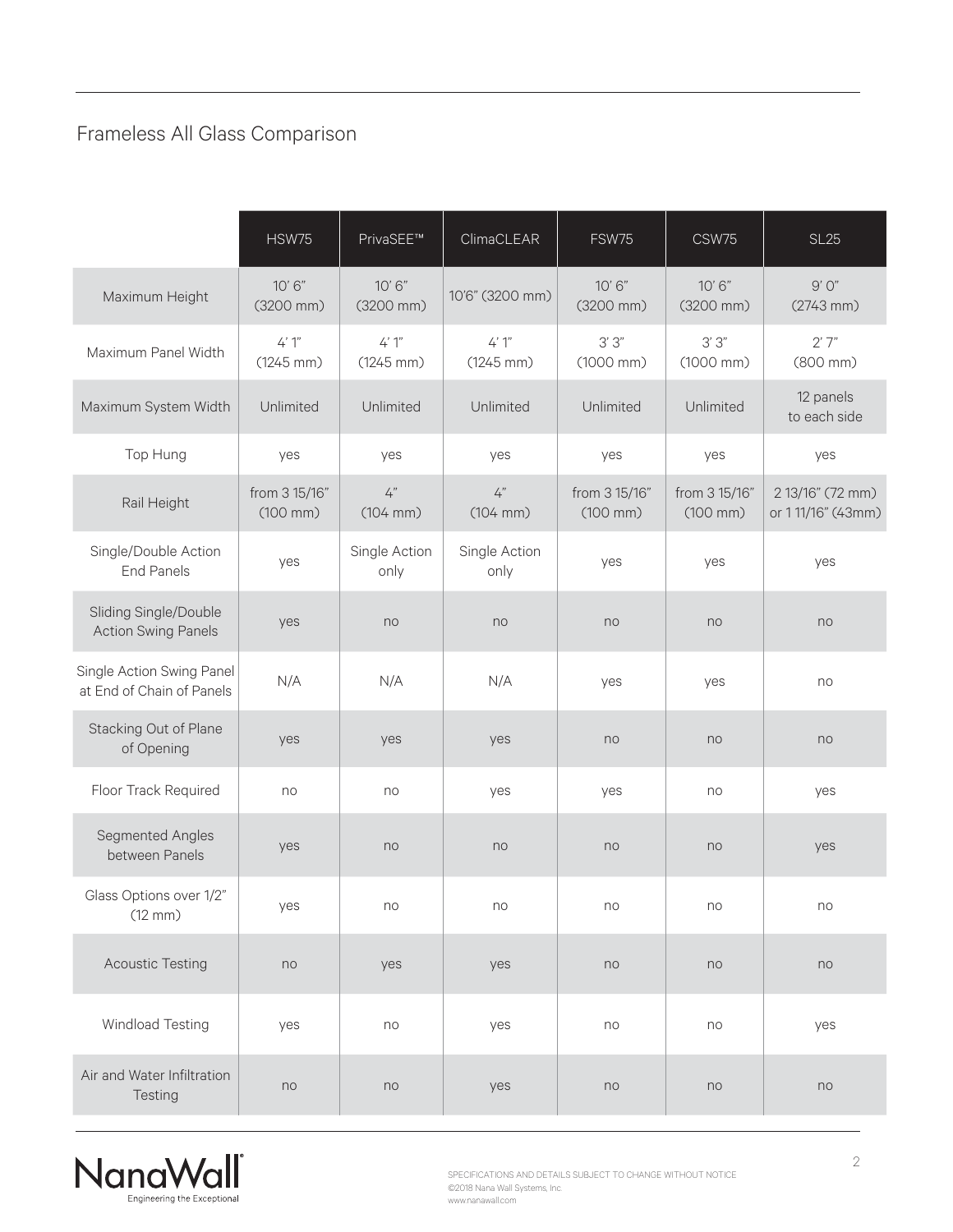## Handle Options for Frameless All Glass Systems (except for SL25)

*(Shown below are the standard options. Contact NanaWall for additional custom options.)*



### Push/Pull Handles – Standard Length

A 1' 1 3/4" (350 mm) in length brushed stainless steel finish door pull option with built-in black bumpers to protect against metal to glass contact.



### Push/Pull Handles – Longer Length

A 3' 3 3/8" (1000 mm) in length brushed stainless steel finish door pull option with built-in black bumpers to protect against metal to glass contact.



### Pull Handle with Push Plate

A 1' 1 3/4" (350 mm) brushed stainless steel finish door pull, with built-in black bumpers to protect against metal to glass contact, can be partnered with a push plate to accommodate traffic pattern requirements.



### Handle with Locking at Hand Height

Tubo100, a 3' 9" (1143 mm) brushed stainless steel finish handle/locking system, integrates a locking mechanism with a profile cylinder at hand height into the tubular designed handle, eliminating the need to kneel to lock the door at the bottom rail. Built-in black bumpers are included to protect against metal to glass contact.



SPECIFICATIONS AND DETAILS SUBJECT TO CHANGE WITHOUT NOTICE ©2018 Nana Wall Systems, Inc. www.nanawall.com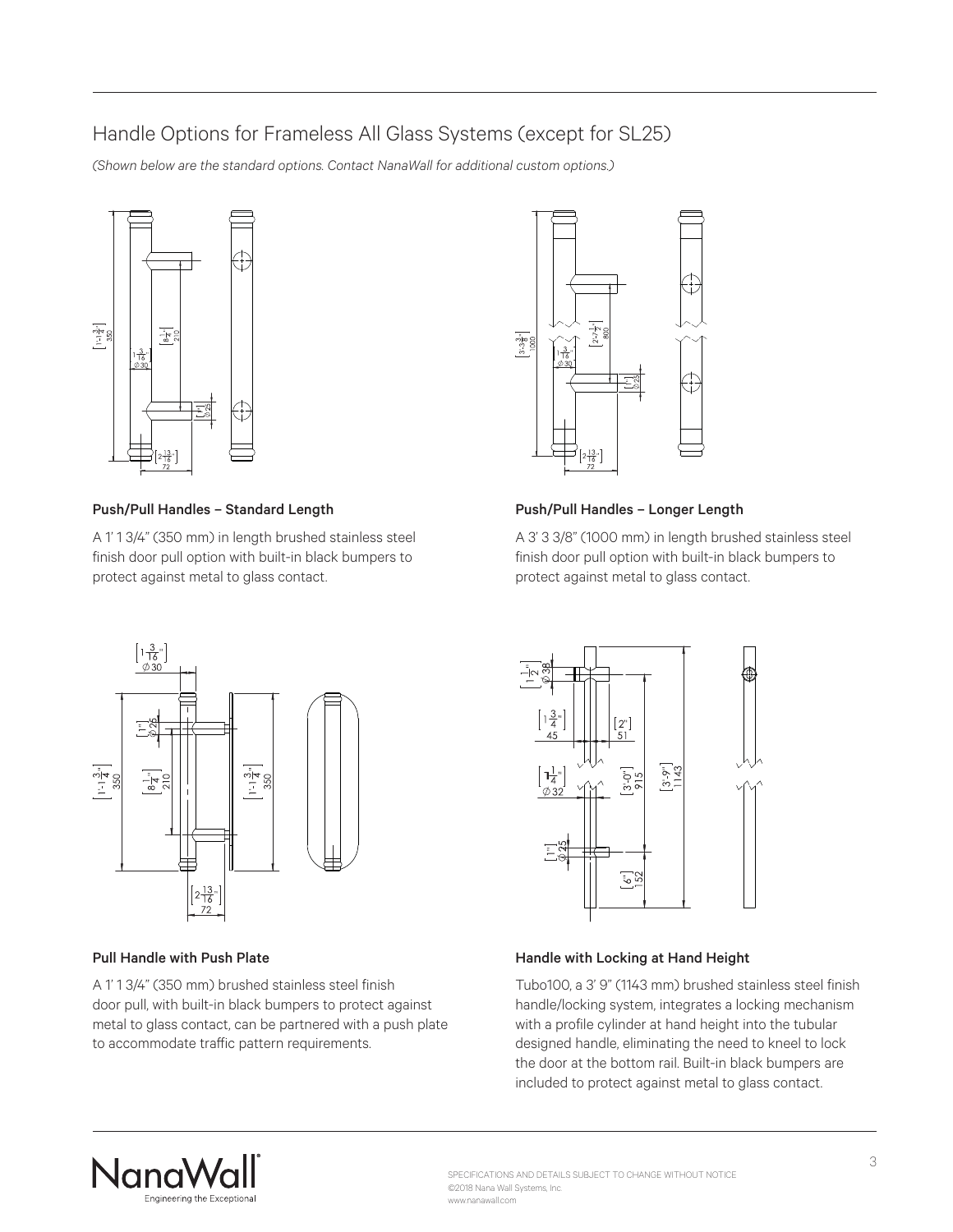

#### Standard Lever Handle

A brushed stainless steel lever handle set with latch for a single swing panel that locks into a jamb. Dead bolt lock at bottom rail.





### Finger Pull Rosette

A finger pull rosette in brushed stainless steel is available.



#### Lever Handle with Receiver Plate

For single action swing panels that meet in the middle of a system, a lever handle and receiver plate combination set with latch in brushed stainless steel. Deadbolt lock at bottom rail.





Push/Pull Knob

Brushed stainless steel push/pull knob is available.